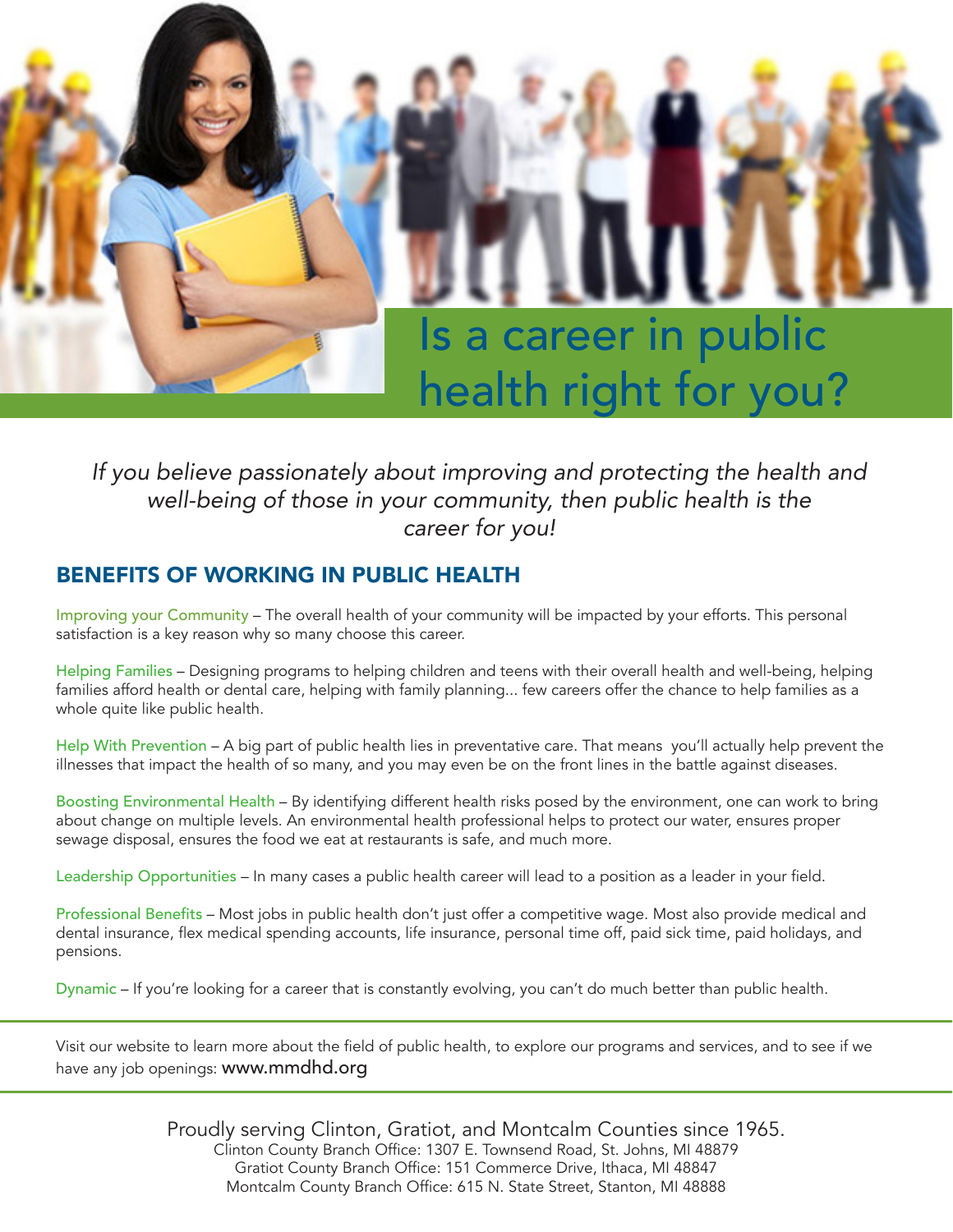# PUBLIC HEALTH CAREERS

## Administrative Services Division

This division has the duty of overseeing the day-to-day operations of the health department.

Accounting Clerk: Associates degree (accounting or business related field). Two year's billing experience desired.

Performs a variety of general bookkeeping and accounting support tasks, maintains records of client receivable balances and other revenue control activities.



Administrative Assistant: High school diploma or equivalent with coursework in office and clerical procedures. Performs advanced level secretarial duties. Serves as clerical support for sensitive labor relations and collective bargaining issues. Coordinates and monitors contractual agreements and compliance.

Data Specialist: Bachelor's degree (Epidemiology/Data Analysis or related field).

Analyzes and disseminates the agency's data resources. Acquires data from different sources and maintains databases. Ensures data integrity and security.

Division Director: Bachelor's degree (Health Services, Business Administration, Public Administration). Masters preferred. Oversees and coordinates the finance, human resources, quality improvement and management information systems. Provides general oversight for the administrative services division.

Emergency Preparedness Coordinator: Bachelor's degree (Heath Education, Public Health or related field). Responsible for developing and coordinating emergency preparedness activities and plans, which includes planning, designing, testing and implementing public health preparedness and response.

**Finance Specialist:** Associates degree in accounting or business or equivalent

Assists with the administration of day-to-day operations of the accounting and bookkeeping functions, which may include payroll, accounts payable, and auditing.

Health Officer: Master's degree (Public Health, Health Administration or related field).

Responsible for taking actions and making determinations necessary to protect the public health and prevent disease, and to carry out the legal function of the department.

**Human Resources Specialist:** Associates degree (Administration or equivalent).

Assists with the administration of the day-to-day operations, including employee relations, benefits, and compensation. Requires knowledge of rules, regulations, and policy/procedures.

**IT Coordinator:** Bachelor's degree (computer science, information systems, or related field).

Provides leadership and coordination for complex multi-user network/hardware operating systems, including evaluation, design, installation, configuration, maintenance and technical support. Must have general knowledge of IT functions.

**IT Specialist:** Bachelor's degree with courses in computer science or related field

Assists with maintaining hardware and software applications. Must have knowledge of IT functions.

Public Health Representative: High school diploma or equivalent

Performs a full range of clerical, medical assisting and related administrative support duties.

Public Information Officer: Bachelor's degree (Public Relations, Communications or related field).

Responsible for informing the community on public health topics and agency awareness. Identifies effective channels of communication. Researches, develops, and designs communication materials.

Quality & Improvement Coordinator: Bachelor's degree (Health Administration, Business Management or related field). Lead employee for quality improvement initiatives and the performance management system. Also responsible for the coordination of activities for both the National Public Health Accreditation Board (PHAB) and the State of Michigan Local Public Health Accreditation Programs.

Supervisor: Bachelor's degree (Business Administration, Public Administration or related field).

Oversees programs, supervises staff and participates in the daily operation of the division.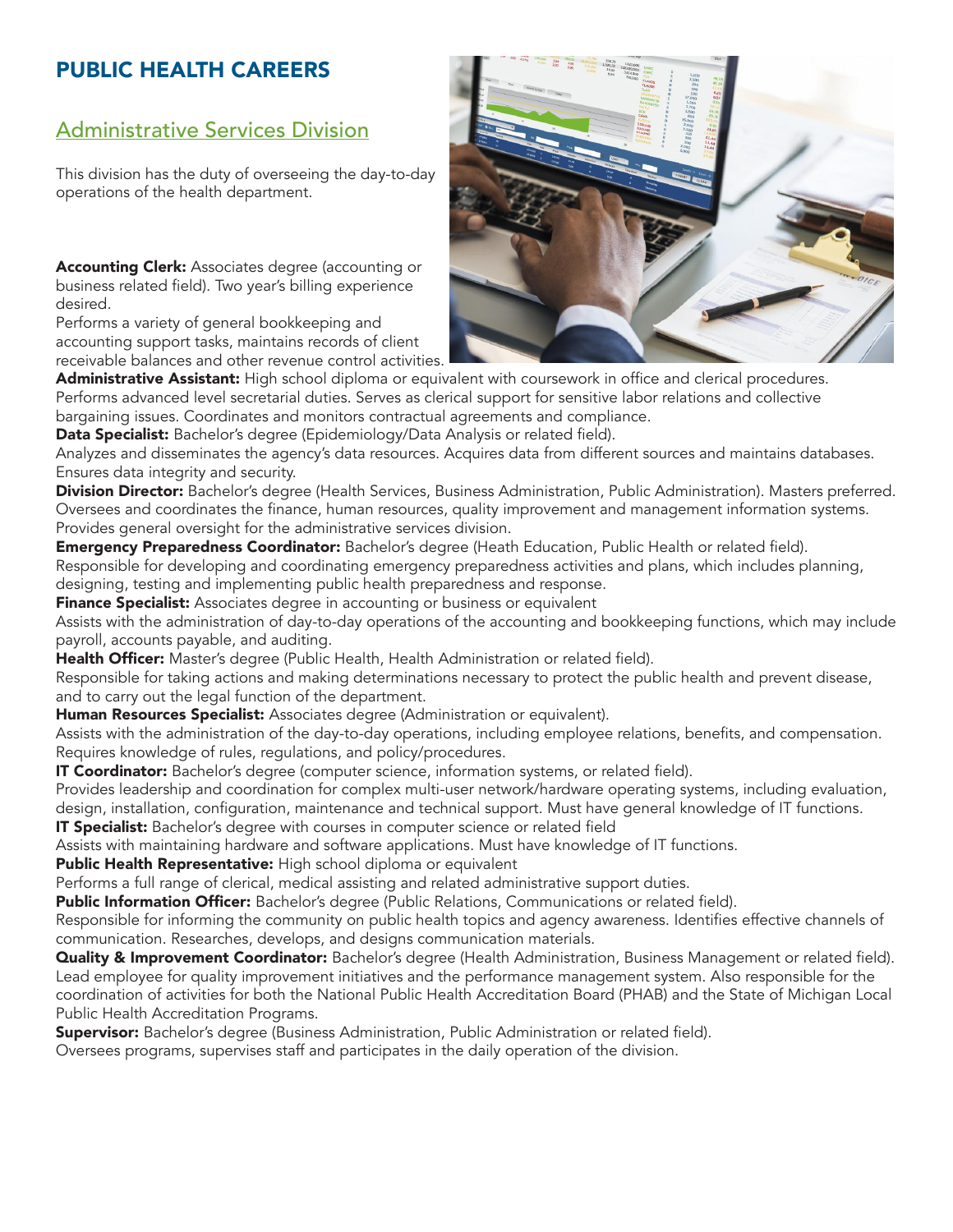## PUBLIC HEALTH CAREERS

## Environmental Health & Education Division

This division has the duty of enforcing environment-related laws to ensure a safe and healthy environment for residents and visitors within the Health District's jurisdiction. Program areas include: body art, food service, drink-

Division Director: Bachelor's degree (Environmental Health or related field). REHS or RS required

Responsible for planning and administering EH programs. Administers programs (enforcement, education) implements

Federal, state, and local EH laws. Responsible for overall assessment of community's environmental health as well as p9olicy development.

**EH Specialist:** Bachelor's degree (Environmental Health, Biology, or related field).

Evaluate and seek improvement of environmental conditions which could adversely affect the public health.

Requires extensive skill working with the public.

Public Health Representative: High school diploma or equivalent

Perform a full range of clerical, medical assisting and related administrative support duties.

Supervisor: Bachelor's degree (EH or related field). Professional registration as a Sanitarian in MI

Supervises staff and participates in program management, administration, implementation, and evaluation. Participates in daily oversight of operation of programs.



#### Community Health & Education **Division**

This division has the duty of proving programs and services to ensure a safe and healthy population. Program areas include: communicable disease, breastfeeding support, Children's Special Health Care Services, Hearing and Vision, immunizations, lead poisoning prevention, WIC, Pathways to Better Health, reproductive health, oral health, HIV/STD testing and counseling,

#### Community Health Worker: High school diploma or equivalent

Obtains needed health and human services for clients to secure better health outcomes. Link clients to community resources, and assists them in overcoming barriers to health, social services, education and employment.

Division Director: Bachelor's degree in nursing and current State of MI Registered Nurse license. Master's preferred Responsible for planning, development, implementation, and evaluation of the division's programs. Responsible for overall assessment of community health needs with goal of enhancing the health of the community.

**Epidemiologist:** Bachelor's degree (Epidemiology or related field).

Responsible for surveillance, monitoring, and planning in area of chronic and communicable disease control and prevention. Identifies program needs, collects and analyzes data, prepares reports, recommends program modifications. Health Educator: Bachelor's degree (Health Education, Education Communications, or related field).

This entry-level position is responsible for planning and organizing community health education programs, dissemination